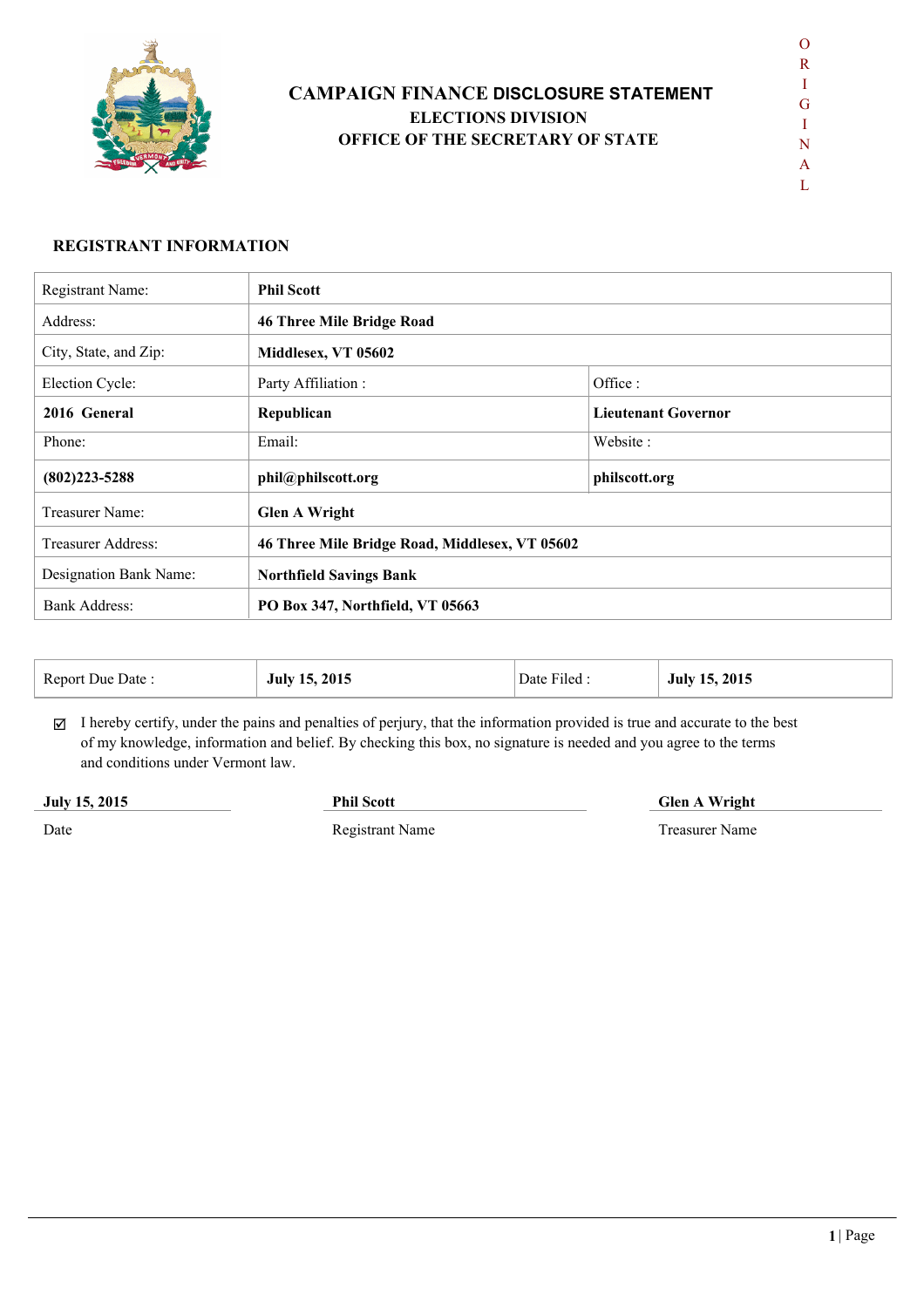| Registrant Name: | <b>Phil Scott</b>    | Election Cycle : 2016 General |               |
|------------------|----------------------|-------------------------------|---------------|
| Report Due Date: | <b>July 15, 2015</b> | Date Filed :                  | July 15, 2015 |

## **SURPLUS FROM PREVIOUS CAMPAIGN**

| Total Surplus from previous Campaign                                           | \$98,654.27 |
|--------------------------------------------------------------------------------|-------------|
| Total Carry Forward to the current campaign (surplus - donations + interest) : | \$331.44    |

### **CONTRIBUTIONS AND EXPENDITURE SUMMARY**

| <b>SUMMARY OF CONTRIBUTIONS AND EXPENDITURE</b>            | <b>THIS PERIOD</b> | <b>CAMPAIGN TO DATE</b> |
|------------------------------------------------------------|--------------------|-------------------------|
| <b>CONTRIBUTIONS</b>                                       |                    |                         |
| A. Total Contributions over \$100                          | <b>SO.00</b>       | \$0.00                  |
| B. Total Contributions \$100 or less                       | <b>\$0.00</b>      | \$0.00                  |
| C. Number of Contributors                                  | 0                  | $\bf{0}$                |
| D. Number of Contributions \$100 or less                   | $\bf{0}$           | $\bf{0}$                |
| E. Subtotal of non-monetary (in-kind) contributions        | \$0.00             | \$0.00                  |
| F. Subtotal of monetary contributions $(A + B - E)$        | \$0.00             | \$0.00                  |
| TOTAL CONTRIBUTIONS (E +F):                                | \$0.00             | \$0.00                  |
| <b>EXPENDITURES</b>                                        |                    |                         |
| G. Total Expenditures (excluding Mass Media \$500 or more) | \$4,372.43         | \$4,372.43              |
| H. Total Mass Media Expenditure \$500 or more              | <b>\$0.00</b>      | \$0.00                  |
| I. Number of Mass Media Expenditure \$500 or more          | 0                  | $\bf{0}$                |
| TOTAL EXPENDITURES(G + H):                                 | \$4,372.43         | \$4,372.43              |
| <b>CONTRIBUTION BY SELF OR IMMEDIATE FAMILY:</b>           | \$ 0.00            | \$0.00                  |